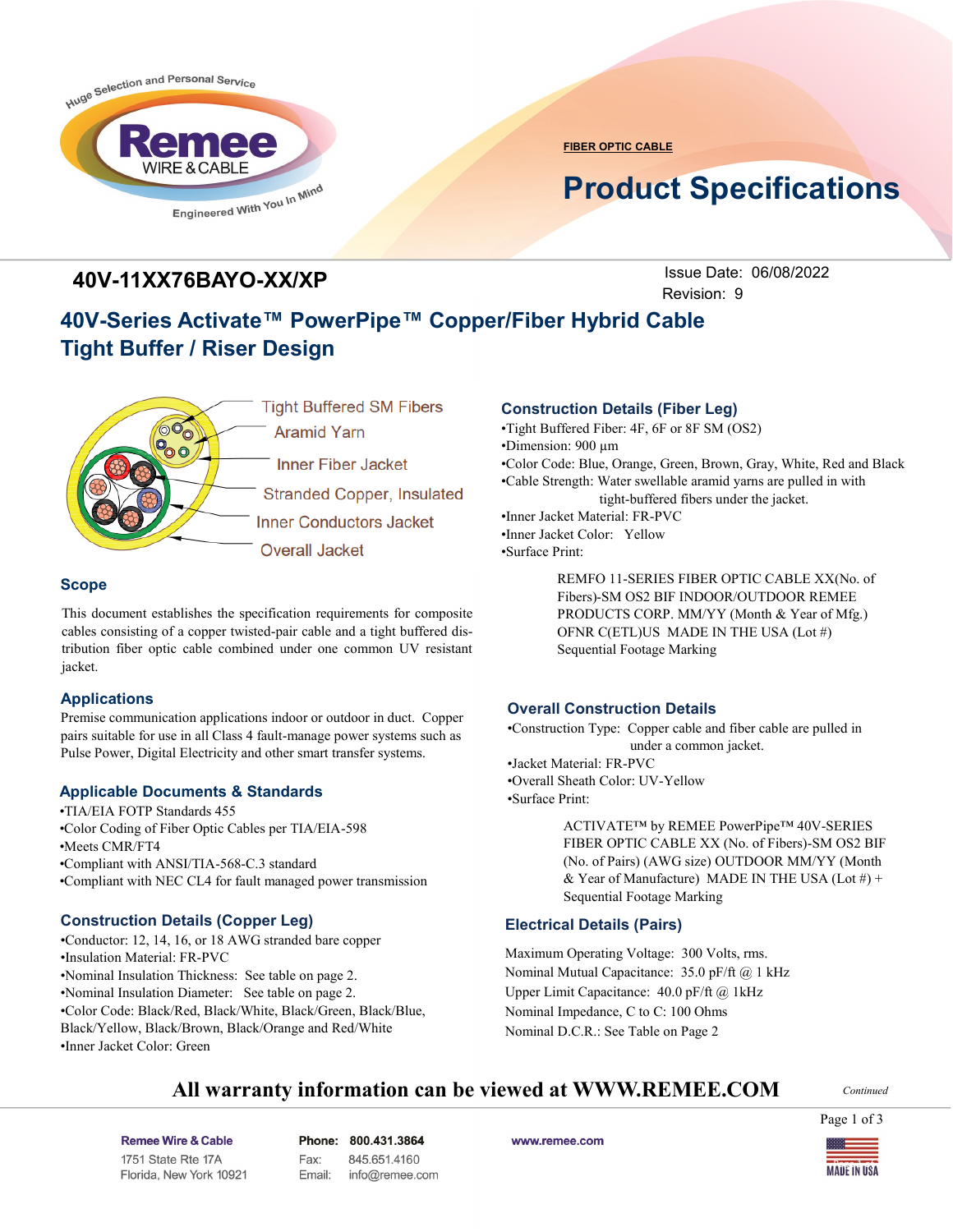

## **40V-11XX76BAYO-XX/XP 40V-11XX76BAYO-XX/XP**

Issue Date: 06/08/2022 Revision: 9

| <b>Nominal Cable Dimensions &amp; Weights</b>                          |                                    |                        |                                   |                                        |                     |                                        |                                      |                                     |                     |                 |  |
|------------------------------------------------------------------------|------------------------------------|------------------------|-----------------------------------|----------------------------------------|---------------------|----------------------------------------|--------------------------------------|-------------------------------------|---------------------|-----------------|--|
| Remee Products<br>Part Number                                          | Number of<br>Conductors<br>and AWG | D.C.R.<br>$\Omega/Mft$ | Nom. Dia.<br>Over Insul.<br>(in.) | Nom Dia.<br>Over Jkt.<br>(Copper, in.) | Number<br>of Fibers | Nom Dia.<br>Over Fiber<br>Jkt. $(in.)$ | Nominal Overall<br>Dimensions<br>in. | Nominal Overall<br>Dimensions<br>mm | Weight<br>lb/1000ft | Weight<br>Kg/km |  |
| 40V-110476BAYO-16/1P                                                   | 1P 16                              | 4.39                   | 0.089                             | 0.218                                  | $\overline{4}$      | 0.195                                  | $0.278 \times 0.473$                 | $7.1 \times 12.0$                   | 66.6                | 99.1            |  |
| 40V-110476BAYO-18/1P                                                   | 1P 18                              | 5.80                   | 0.074                             | 0.188                                  | $\overline{4}$      | 0.195                                  | $0.248 \times 0.443$                 | 6.3 x 11.3                          | 59.0                | 87.9            |  |
| 40V-110676BAYO-16/2P                                                   | 2P 16                              | 4.39                   | 0.089                             | 0.283                                  | 6                   | 0.210                                  | $0.343 \times 0.553$                 | 8.7 x 14.0                          | 96.3                | 143             |  |
| 40V-110676BAYO-16/2P                                                   | 2P 16                              | 4.39                   | 0.089                             | 0.283                                  | 8                   | 0.225                                  | $0.343 \times 0.568$                 | 8.7 x 14.4                          | 98.9                | 147             |  |
| 40V-110676BAYO-18/2P                                                   | 2P 18                              | 5.80                   | 0.074                             | 0.237                                  | 6                   | 0.210                                  | $0.297 \times 0.507$                 | $7.5 \times 12.9$                   | 82.5                | 123             |  |
| 40V-110676BAYO-18/2P                                                   | 2P 18                              | 5.80                   | 0.074                             | 0.237                                  | 8                   | 0.225                                  | $0.297 \times 0.522$                 | $7.5 \times 13.3$                   | 85.1                | 127             |  |
| 40V-110876BAYO-16/3P                                                   | 3P 16                              | 4.39                   | 0.089                             | 0.319                                  | 8                   | 0.225                                  | $0.397 \times 0.604$                 | $9.6 \times 15.3$                   | 122                 | 182             |  |
| 40V-110876BAYO-18/3P                                                   | 3P 18                              | 5.80                   | 0.074                             | 0.280                                  | 8                   | 0.225                                  | $0.340 \times 0.565$                 | 8.6 x 14.4                          | 104                 | 155             |  |
| 40V-110876BAYO-16/4P                                                   | 4P 16                              | 4.39                   | 0.089                             | 0.390                                  | 6                   | 0.210                                  | $0.450 \times 0.660$                 | $11.4 \times 16.8$                  | 145                 | 215             |  |
| *Cables printed in meters will have a "-MR" suffix on the part number. |                                    |                        |                                   |                                        |                     |                                        |                                      |                                     |                     |                 |  |

| Fiber Type $(P/N)$                                                                                                                                                     | Maximum Attenuation dB/km |                   |                   |         | Overfill Launch Min<br>Bandwidth<br>(MHz-km) |         | <b>EMBc</b><br>$(MHz-km)$ | Gigabit Ethernet Mini-<br>mum Link Distance<br>(Meters) |         | 10 Gigabit Ethernet<br>Minimum Link Dis-<br>tance (Meters) |           |
|------------------------------------------------------------------------------------------------------------------------------------------------------------------------|---------------------------|-------------------|-------------------|---------|----------------------------------------------|---------|---------------------------|---------------------------------------------------------|---------|------------------------------------------------------------|-----------|
|                                                                                                                                                                        | 850 nm                    | $1300 \text{ nm}$ | $1310 \text{ nm}$ | 1550 nm | 850 nm                                       | 1300 nm |                           | $850 \text{ nm}$                                        | 1300 nm | 850 nm                                                     | $1300$ nm |
| SM OS2 G.652.D/G.657.A1 BIF (76B)*                                                                                                                                     | N/A                       | N/A               | 0.40              | 0.30    | N/A                                          | N/A     | N/A                       | N/A                                                     | 5000    | N/A                                                        | 10000     |
| * $G.652d\&G.657.$ Al (76B) Mandrel Radius of 10mm, 1 turn at 1550nm with an induced attenuation of $\leq 0.50dB$ (76U is Corning Ultra) & 76B is Pyrsmian Bendbright) |                           |                   |                   |         |                                              |         |                           |                                                         |         |                                                            |           |
| Measured attenuations on shipping reels will not exceed the nominal values by $0.75$ dB/km                                                                             |                           |                   |                   |         |                                              |         |                           |                                                         |         |                                                            |           |

# **All warranty information can be viewed at WWW.REMEE.COM**

*Continued*

Page 2 of 3

Remee Wire & Cable Issue No.: 05 Florida, New York 10921 Phone: 800.431.3864 Fax: 845.651.4160 Email: info@remee.com www.remee.com